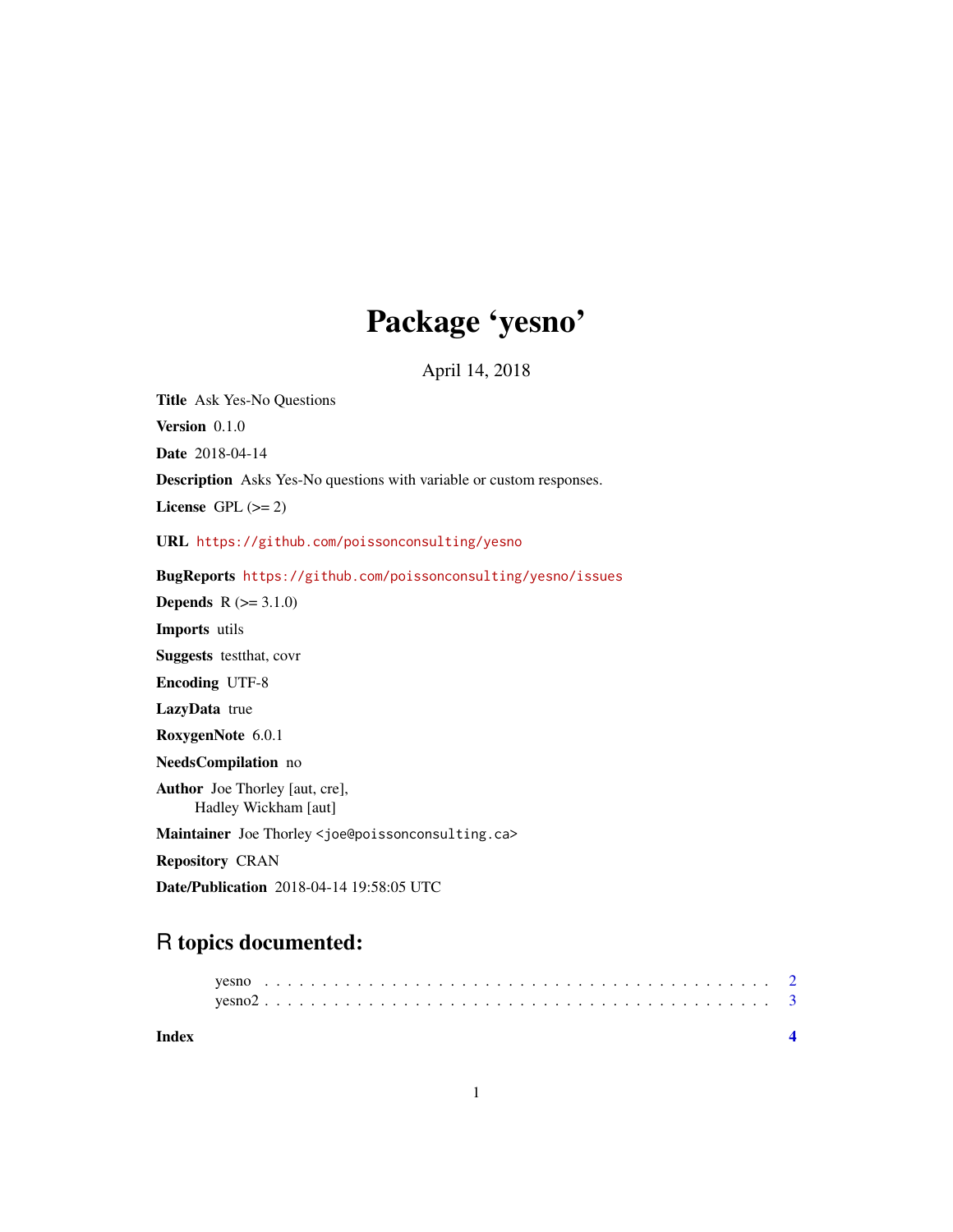<span id="page-1-1"></span><span id="page-1-0"></span>

#### **Description**

Asks a custom yes-no question with randomly varying responses. Returns a flag indicating whether the user answered yes or no. It is designed to be used in situations where the users needs to confirm an affirmative action.

#### Usage

yesno(...)

#### Arguments

... Objects to paste and then output to produce the question.

#### Details

The objects are first pasted without separators and collapsed using  $past@(...,$  collapse =  $"")$ before being output using [cat](#page-0-0).

The order and phrasing of the possible responses varies randomly to ensure the user consciously chooses (as opposed to automatically types their response).

A total of three responses are offered - two of which correspond to No and one of which corresponds to Yes. The possible responses are skewed to No to reduce the chances that a blindly-typing user mistakenly chooses an affirmative action. For the same reason, selection of uncertain responses such as 'Uhhh... Maybe?' is considered to be a No. Selection of a 0 (to exit) is also considered to be No. Questions should be phrased accordingly.

#### Value

A flag indicating whether the user answered yes or no.

#### See Also

#### [yesno2](#page-2-1)

#### Examples

```
## Not run:
yesno("Do you like ", R.Version()$nickname ,"?")
```
## End(Not run)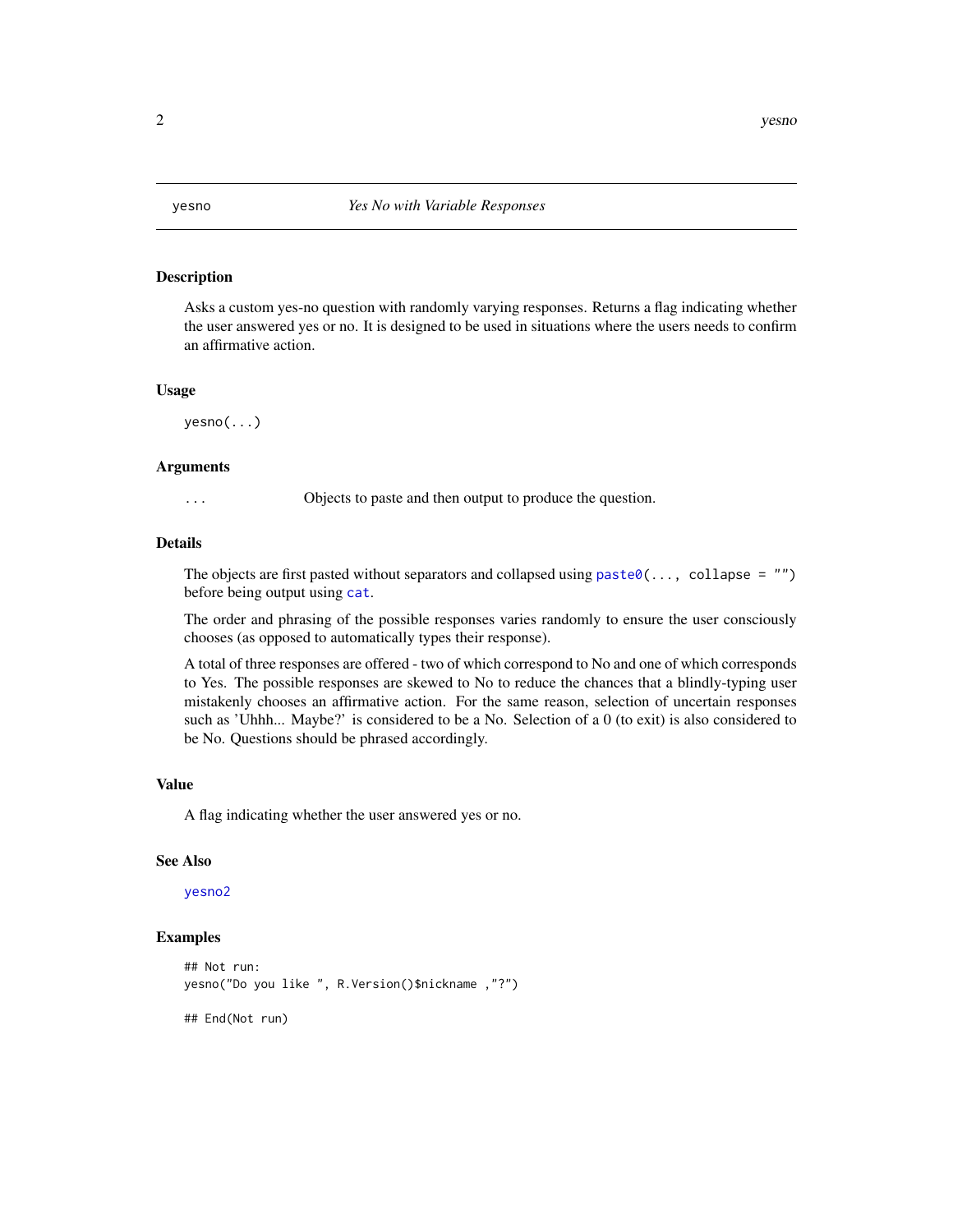<span id="page-2-1"></span><span id="page-2-0"></span>

#### Description

Asks a custom yes-no question with two responses (by default 'Yes' or 'No'). Returns a flag indicating which response the user choose. It is designed to be used in situations where a user needs to choose one of two affirmative options.

#### Usage

 $yesno2(..., yes = "Yes", no = "No")$ 

#### Arguments

| $\cdots$ | Objects to paste and then output to produce the question. |
|----------|-----------------------------------------------------------|
| ves      | A string of the first response.                           |
| no       | A string of the second response.                          |

#### Details

The objects are first pasted without separators and collapsed using  $\text{past}(\ldots, \text{ collapse} = \text{""\,})$ before being output using [cat](#page-0-0).

Selection of a 0 (to exit) causes the code to throw an error.

#### Value

A flag indicating whether the user selected the first (TRUE) or second (FALSE) response.

#### See Also

[yesno](#page-1-1)

#### Examples

## Not run: yesno2("Do you like this question?", yes = "I really do")

## End(Not run)